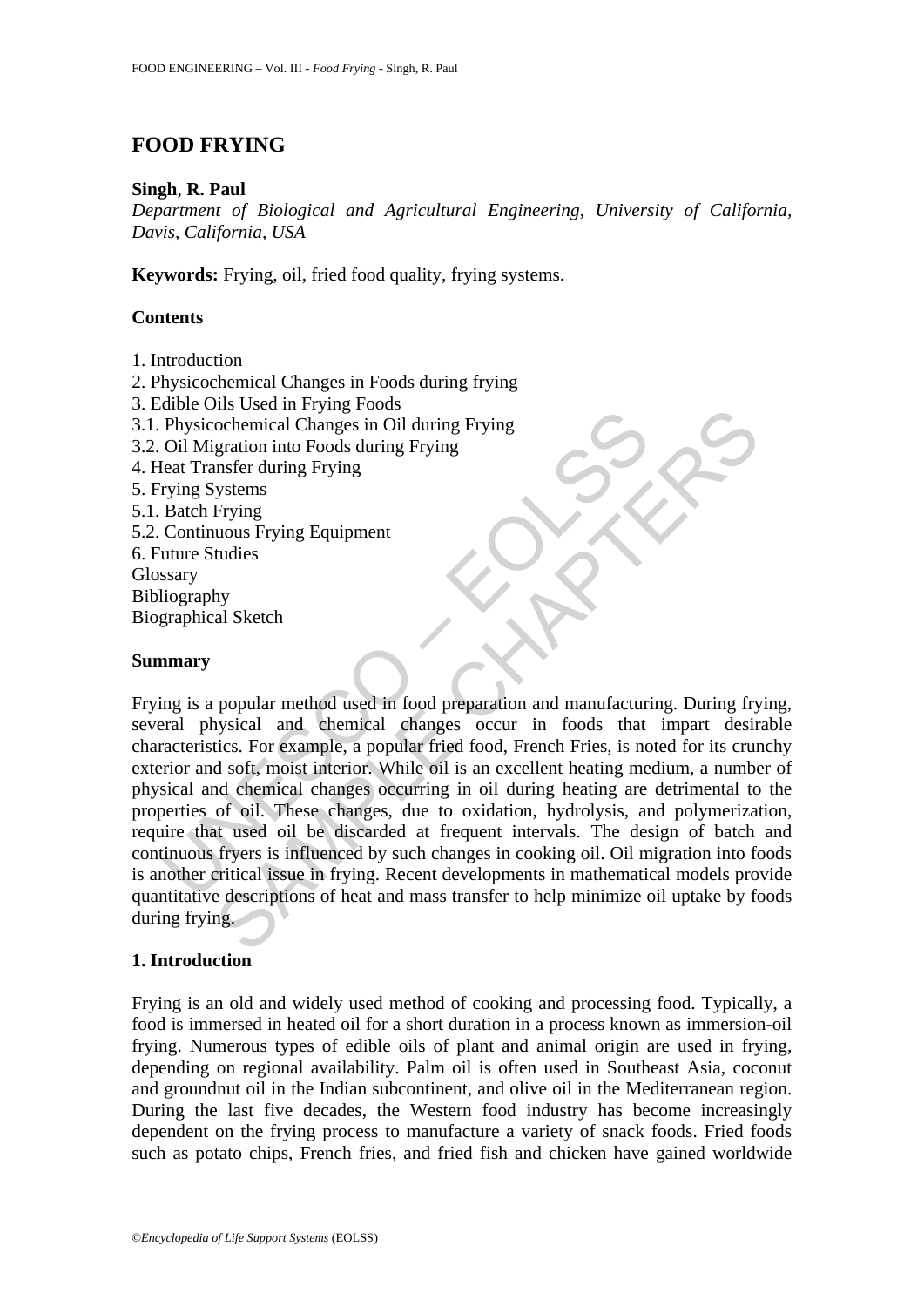popularity. In this article, the term frying is used to describe a process in which a food is cooked by immersion in heated oil. Alternatively, this process is also referred to as immersion-oil frying and deep fat frying.

A wide variety of products are fried on an industrial scale. Among the most popular are potato chips (also called potato crisps), expanded snacks, roasted nuts, French fries (also called potato chips), extruded noodles, doughnuts, and frozen foods covered with batter, such as fish and chicken.

#### **2. Physicochemical Changes in Foods during Frying**

1 unique flavor but are also soft and moist internally. With s<br>rally agreed that the crust layer develops as starches in the food<br>r I ayer rapidly dries. However, the kinetics and mechanisms<br>ation and related structural ch ie e flavor but are also soft and moist internally. With starchy foods, greed that the crust layer develops as starches in the food gelatinize and related structural changes have yet to be well understood. The similar rapi The immense popularity of fried foods is due to the unique flavor and texture imparted to food as it is fried. Many fried foods typically have a porous, crispy outer crust layer with unique flavor but are also soft and moist internally. With starchy foods, it is generally agreed that the crust layer develops as starches in the food gelatinize and the outer layer rapidly dries. However, the kinetics and mechanisms involved in crust formation and related structural changes have yet to be well understood. These mechanisms are dependent on the physical and chemical properties of the food material and the oil used in frying. The complexity of the frying process can be seen in many aspects. For instance, the structure and thickness of the porous crust layer is dependent on the product composition, the processing time, temperature, and composition of the frying oil and material being fried. Heat transfer between the oil and food surface is largely due to the convection mode, whereas heat flux across the crust layer is characterized by the conduction mode of heat transfer. Inter- and intra-sample irregularities pose a significant problem when trying to understand the basic driving forces involved in the movement of oil in a food during frying. This heterogeneity has led to the development of product-specific, empirical models that yield little in the way of fundamental knowledge. As a result, only limited progress has been made in developing a mechanistic understanding of the frying process.

Frying is often the preferred method of cooking for several reasons. The relatively high temperature of the oil used as a heating medium in the process sharply reduces the cooking time, resulting in desirable sensory characteristics like crispy texture and pleasant aroma (see *Sensory Evaluation, Texture in Solid and Semi-solid Foods*). In fried foods, such as potato chips and noodles, a product is fried until most of the moisture is removed and a porous structure is created throughout the product. With French fried potatoes, among other foods, the potato strips are fried for a sufficient duration until the outer region becomes porous and stiff, giving it a crispy texture, while the inner region is cooked and moisture is retained. Chemical changes create desirable aromas. The amount of oil absorbed during frying increases the total fat content and caloric value of a food, of concern when a low fat diet is desired.

#### **3. Edible Oils Used in Frying Foods**

The oil content of selected fried foods is shown in Table 1. In most cases, these foods have little or no native fat prior to frying. Most of the oil absorbed by a food takes place either during immersion in oil or immediately upon the removal from oil. With nuts and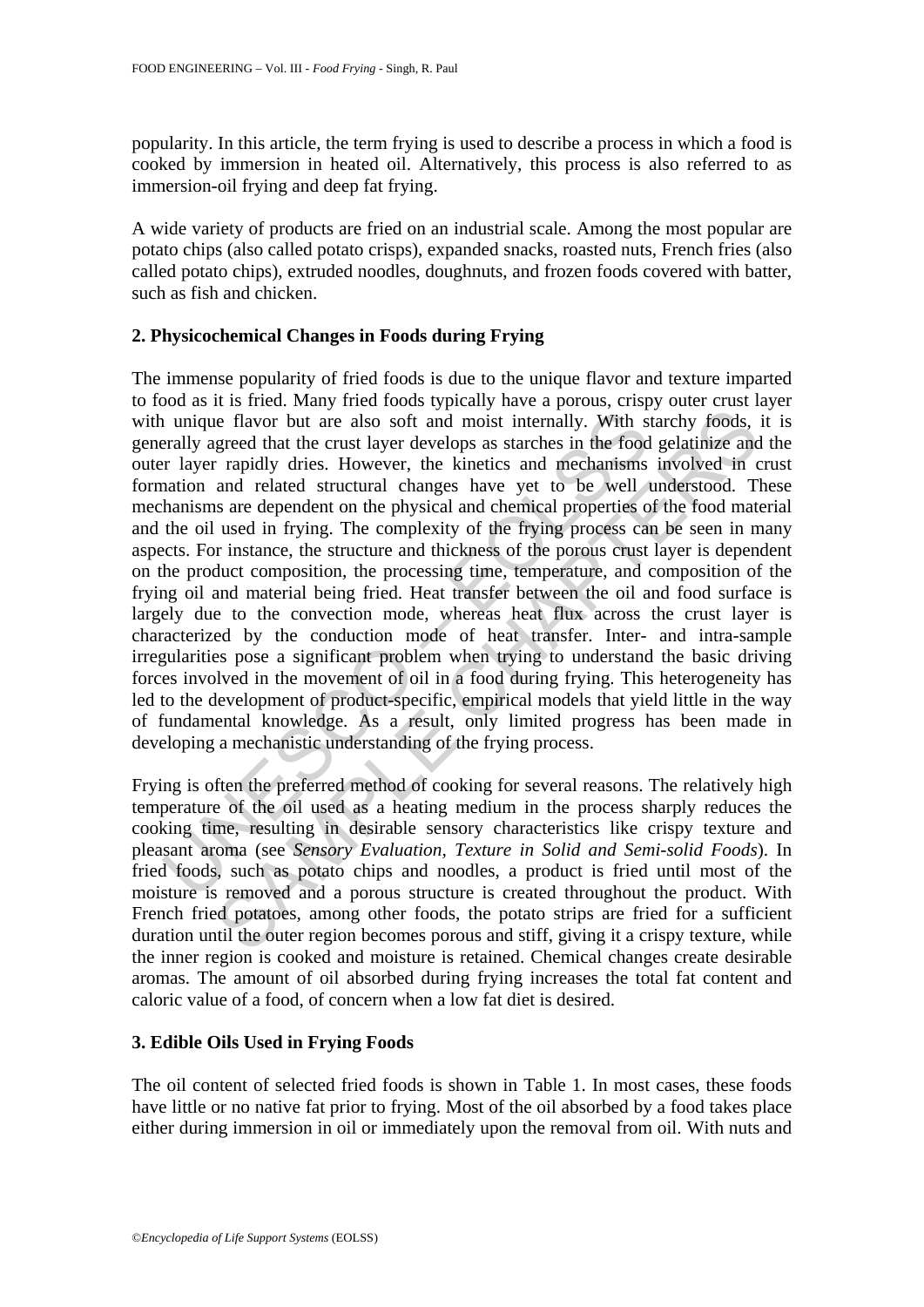other foods having high oil content, the exchange of oil between the food and that used during frying alters the sensory and nutritional characteristics of the fried product.

| Product                             | Oil Content |
|-------------------------------------|-------------|
|                                     | $(\%)$      |
| Potato chips (also known as crisps) | 33-38       |
|                                     |             |
| Precooked potato French fries       | $10 - 15$   |
|                                     |             |
|                                     | $20 - 25$   |
|                                     |             |
| Doughnuts                           |             |

Some of the commonly used oils in industrial applications involving food frying are listed in Table 2. In addition to the oils mentioned, many modified, fractionated, or hydrogenated oils are used in frying that provide required performance in terms of process, cost, and quality characteristics.

| Table 1. Typical oil content of fried foods                                             |  |  |
|-----------------------------------------------------------------------------------------|--|--|
|                                                                                         |  |  |
| the commonly used oils in industrial applications involving food frying                 |  |  |
| d in Table 2. In addition to the oils mentioned, many modified, fractionated            |  |  |
| rogenated oils are used in frying that provide required performance in term             |  |  |
| cess, cost, and quality characteristics.                                                |  |  |
|                                                                                         |  |  |
| Coconut oil                                                                             |  |  |
| Corn oil                                                                                |  |  |
| Palm oil                                                                                |  |  |
| Palm oleine                                                                             |  |  |
| Rapeseed oil (low euricic acid)                                                         |  |  |
| Soybean oil                                                                             |  |  |
| <b>Sunflower seed oil</b>                                                               |  |  |
|                                                                                         |  |  |
| Table 2. Different types of oils used in food frying                                    |  |  |
|                                                                                         |  |  |
| <b>Physicochemical Changes in Oil during Frying</b>                                     |  |  |
|                                                                                         |  |  |
| is an excellent heating medium, because it allows high rates of heat transfer           |  |  |
| Is being cooked (see <i>Thermal Properties</i> ). However, the frying process also caus |  |  |
| aber of chemical and physical changes in the oil. These changes not only influe         |  |  |
| heating characteristics, but also bring about changes in the sensory and nutriti-       |  |  |
| acteristics of foods. Physicochemical changes in the oil are due to three factors:      |  |  |

## **3.1. Physicochemical Changes in Oil during Frying**

Oil is an excellent heating medium, because it allows high rates of heat transfer into foods being cooked (see *Thermal Properties*). However, the frying process also causes a number of chemical and physical changes in the oil. These changes not only influence the heating characteristics, but also bring about changes in the sensory and nutritional characteristics of foods. Physicochemical changes in the oil are due to three factors:

- Oxidative changes due to atmospheric oxygen entering the oil from the exposed surface of the oil to the surrounding atmosphere (see *Kinetics of Chemical Reactions in Foods*).
- Hydrolytic changes due to water vapors from the product undergoing frying.
- Thermal changes due to oil being maintained at high temperatures.

Hydrolytic reactions cause cleavage of the ester bond of a lipid, resulting in the formation of fatty acids, glycerol, and mono- and diglycerides. Because oxidative reactions and thermal changes alter the unsaturated constituents of triglycerides, at least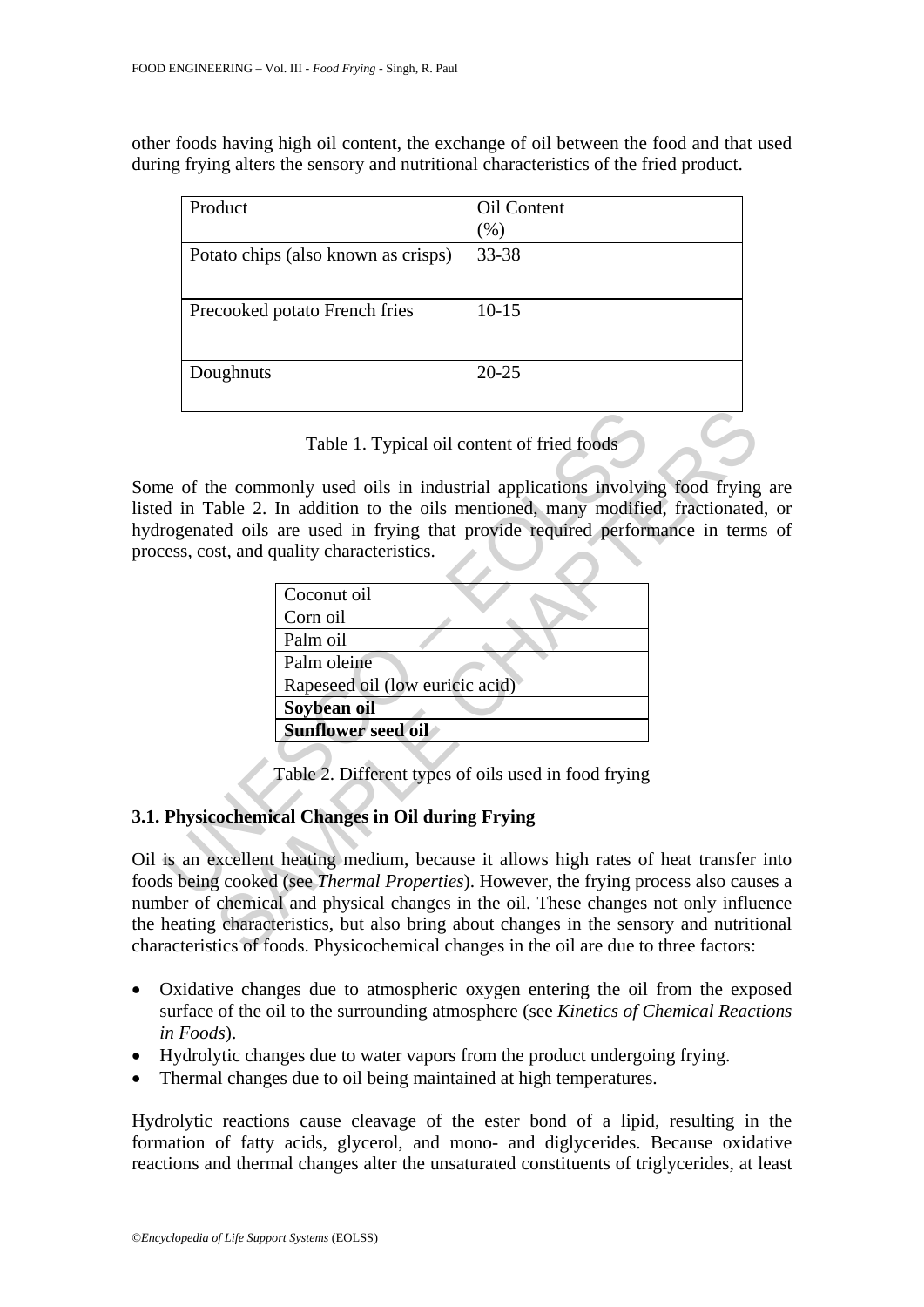one of the acyl radicals of the triglyceride molecule is altered. Table 3 shows some of these changes in oils during frying. The three causative agents—namely, moisture, oxygen, and temperature—have a synergistic effect on the compounds produced during frying. Volatile compounds produced during frying influence the organoleptic quality of the food. Non-volatile compounds in the oil are important, because they migrate into the food undergoing frying and are subsequently ingested. These non-volatile compounds are also the basis of several analytical procedures used to measure alterations in the oil due to frying.

| <b>Changes</b>                                                                                                                                                | <b>Causing Agent</b> | <b>Resulting compounds</b>                                                         |
|---------------------------------------------------------------------------------------------------------------------------------------------------------------|----------------------|------------------------------------------------------------------------------------|
| Thermal alteration                                                                                                                                            | Temperature          | Cyclic monomers<br>Dimers and polymers                                             |
|                                                                                                                                                               |                      |                                                                                    |
| Oxidative alteration                                                                                                                                          | Air                  | Oxidized monomers, dimers<br>and polymers                                          |
|                                                                                                                                                               |                      | Nonpolar dimers and                                                                |
|                                                                                                                                                               |                      | polymers                                                                           |
|                                                                                                                                                               |                      | Volatile compounds                                                                 |
|                                                                                                                                                               |                      | (hydrocarbons, aldehydes,                                                          |
|                                                                                                                                                               |                      | ketones, alcohols, acids, etc.)                                                    |
| Hydrolytic alteration                                                                                                                                         | Moisture             | Fatty acids                                                                        |
|                                                                                                                                                               |                      | Monoglycerides                                                                     |
|                                                                                                                                                               |                      | Diglycerides                                                                       |
|                                                                                                                                                               |                      | Glycerol                                                                           |
|                                                                                                                                                               |                      |                                                                                    |
| Table 3. Changes in oil during the frying process                                                                                                             |                      |                                                                                    |
| preceding mechanisms occur simultaneously. They depend on different type<br>Is and on interaction with food components. The reactions taking place in the oil |                      |                                                                                    |
|                                                                                                                                                               |                      | ly complex and are responsible for variation in the results of analytical methods. |
| ude:                                                                                                                                                          |                      | eral changes are observed in oils when used in repeated frying. These chan         |
|                                                                                                                                                               |                      | Development of unique sensory characteristics of oil and food being fried          |

Table 3. Changes in oil during the frying process

The preceding mechanisms occur simultaneously. They depend on different types of foods and on interaction with food components. The reactions taking place in the oil are highly complex and are responsible for variation in the results of analytical methods.

Several changes are observed in oils when used in repeated frying. These changes include:

- Development of unique sensory characteristics of oil and food being fried (see *Sensory Evaluation*).
- Change in density and viscosity (see *Food Rheology and Texture*).
- Change in color, such as darkening due to formation of polar compounds (see *Optical Properties*).
- Formation of foam due to polymer formation (see *Surface Phenomena*).
- Specific extinction of 232 and 270 nm of conjugated double bonds.
- Change in fatty acid composition, with increase in saturated acids.
- Increase in acid value due mostly to hydrolytic reactions.